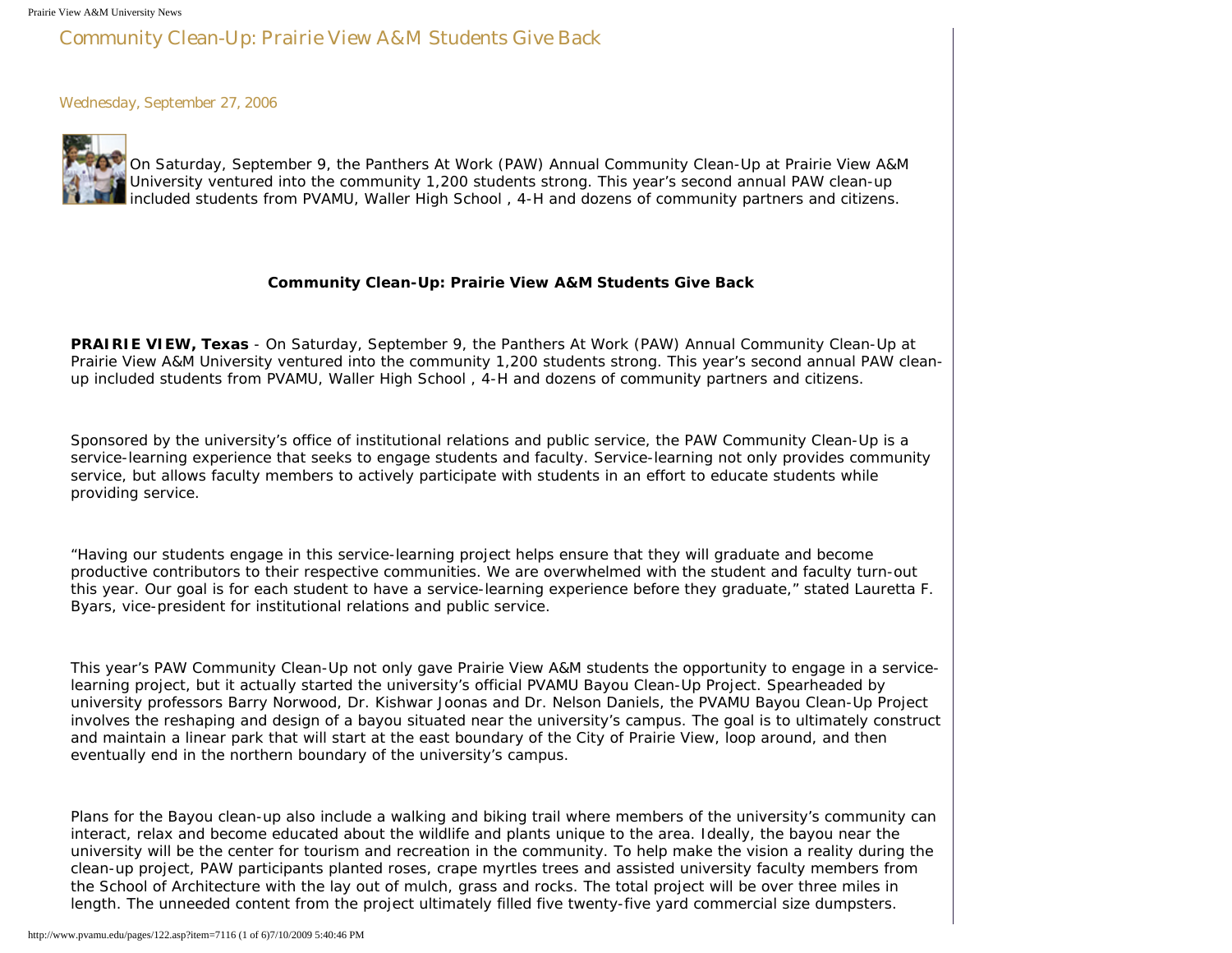Prairie View Mayor Frank Jackson, adds to the lore of the project, by saying that "the Native Americans that settled in the Brazos valley called this place the arms of god…therefore this project will create the arms that will tie the university and the city together."

Besides interacting with citizens in neighborhoods around the community, many students were able to learn about the historic slave cemetery in Prairie View, Texas. Historian Dr. W.W. Jones with project R.E.S.P.E.C.T., supervised student volunteers as they continued the clearing and preservation of the slave cemetery from the Kirby plantation. The earliest marked grave in the cemetery is dated 1882, but there are many more plots that date back prior to 1865, the year when slaves in Texas were informed about the Emancipation Proclamation.

"The citizens of Prairie View are very appreciative of the work that was completed for the community. It made us feel like one family," said Jackson.

The PAW Panthers At Work (PAW) Annual Community Clean-Up project is a service-learning activity that fulfils a major thrust of the university--Service. Service to the community is a key factor that united Prairie View A&M students with members of the community. Throughout the school year, the university will continue to sponsor community service and service-learning projects throughout the year.

## **About Prairie View A&M University:**

Founded in 1876, Prairie View A&M University is the second oldest public institution of higher education in Texas. With an established reputation for producing engineers, nurses and educators, PVAMU offers baccalaureate degrees in 50 academic majors, 37 master's degrees and four doctoral degree programs through nine colleges and schools. A member of the Texas A&M University System, the university is dedicated to fulfilling its land-grant mission of achieving excellence in teaching, research and service. During the university's 130-year history, nearly 48,000 academic degrees have been awarded. For more information regarding PVAMU, visit [www.pvamu.edu](http://www.pvamu.edu/).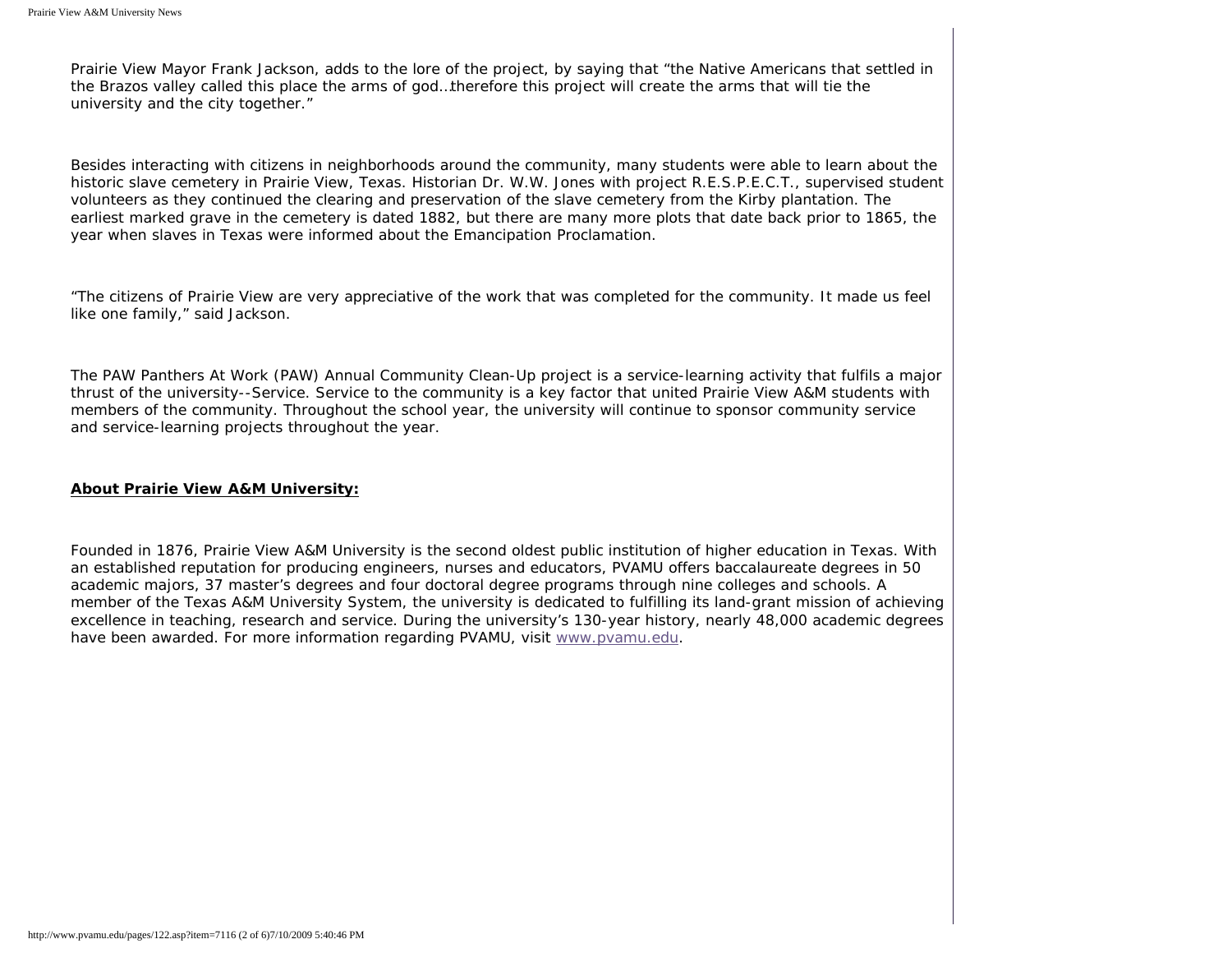

Prairie View A&M student helps clean-up during the 2006 Panthers At Work (PAW) Community Clean-Up. 2006 **Photo:** Courtesy of *The Panther* Newspaper.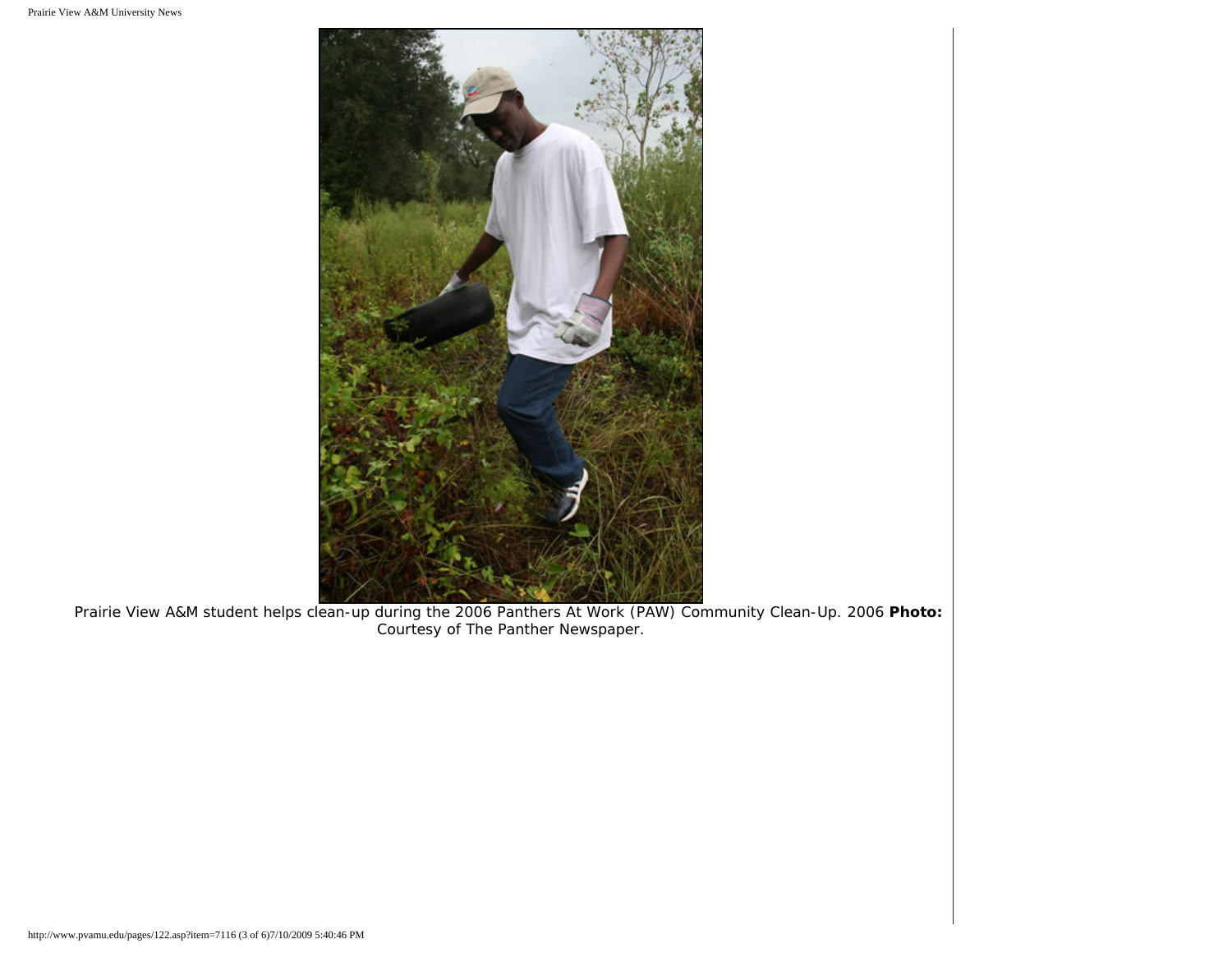

Prairie View A&M faculty and students engage in service-learning while working to beautify the bayou near the university's campus. 2006 **Photo:** PVAMU School of Architecture.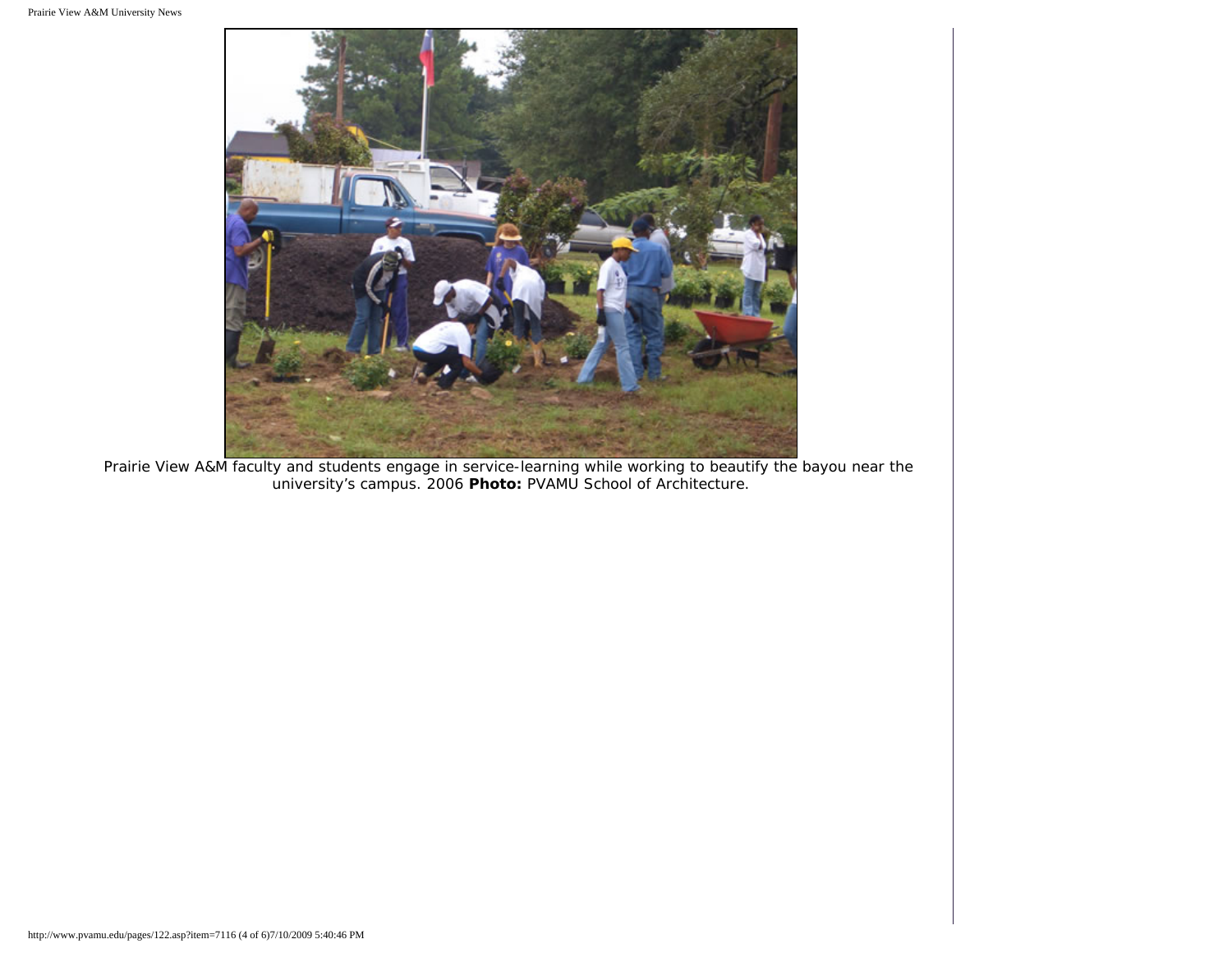

Panthers At Work (PAW) participants pose with Waller County resident. 2006 **Photo:** Claudia Munoz.